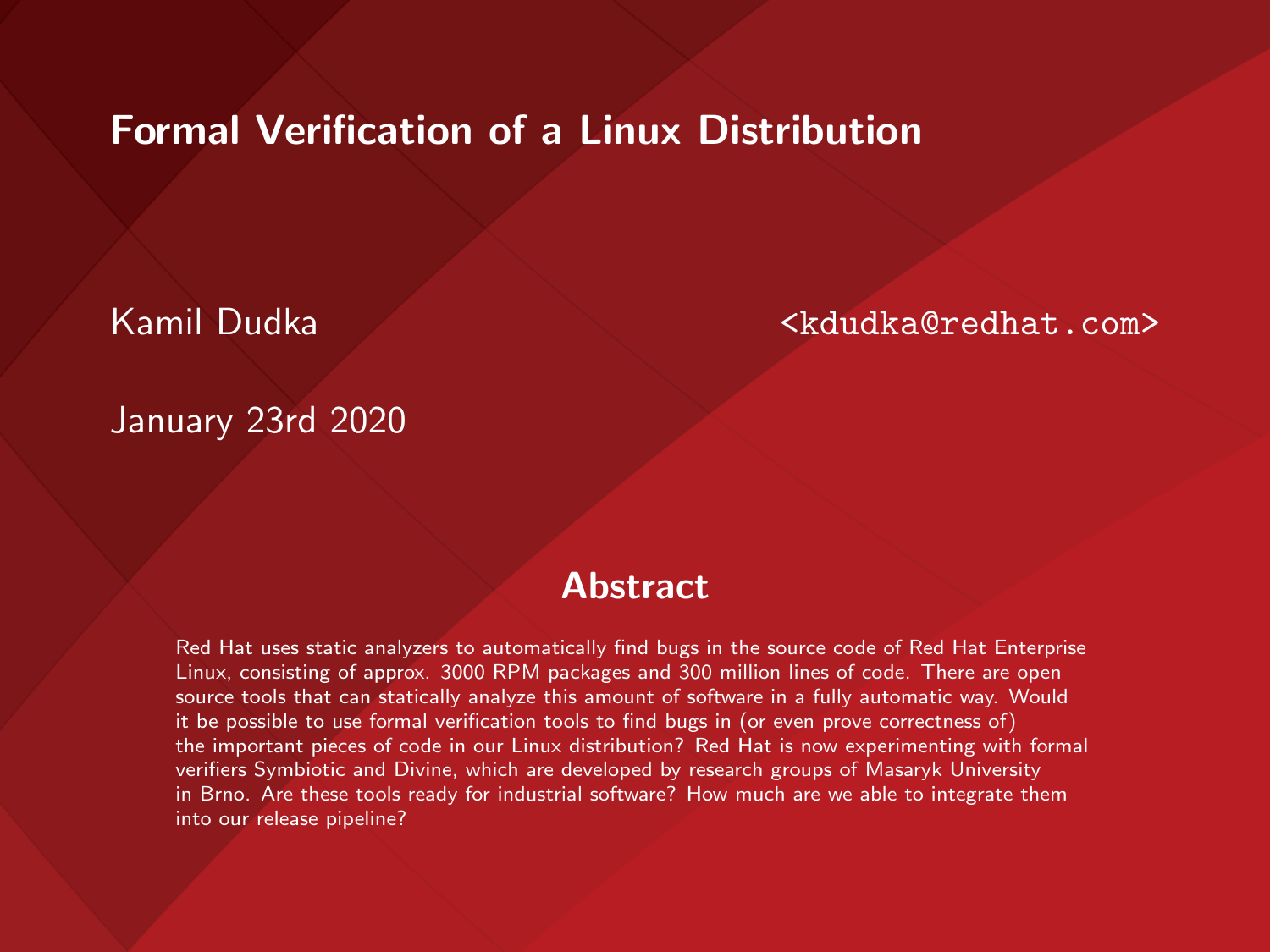

#### Why do we use static analysis at Red Hat?

... to find programming mistakes soon enough – example:

| Error: SHELLCHECK WARNING: |                                                                                             |
|----------------------------|---------------------------------------------------------------------------------------------|
|                            | /etc/rc.d/init.d/squid:136:10: warning: Use "\${var:?}" to ensure this never expands to /*. |
| $#$ 134                    | RETVAL=\$?                                                                                  |
|                            | # 135  if [ \$RETVAL -eq 0 ]; then                                                          |
| $#$ 136   ->               | rm -rf \$SOUID PIDFILE DIR/*                                                                |
| $#$ 137                    | start                                                                                       |
| $#$ 138                    | else                                                                                        |

<https://bugzilla.redhat.com/1202858> – [UNRELEASED] restarting testing build of squid results in deleting all files in hard-drive

Static analysis is required for Common Criteria certification.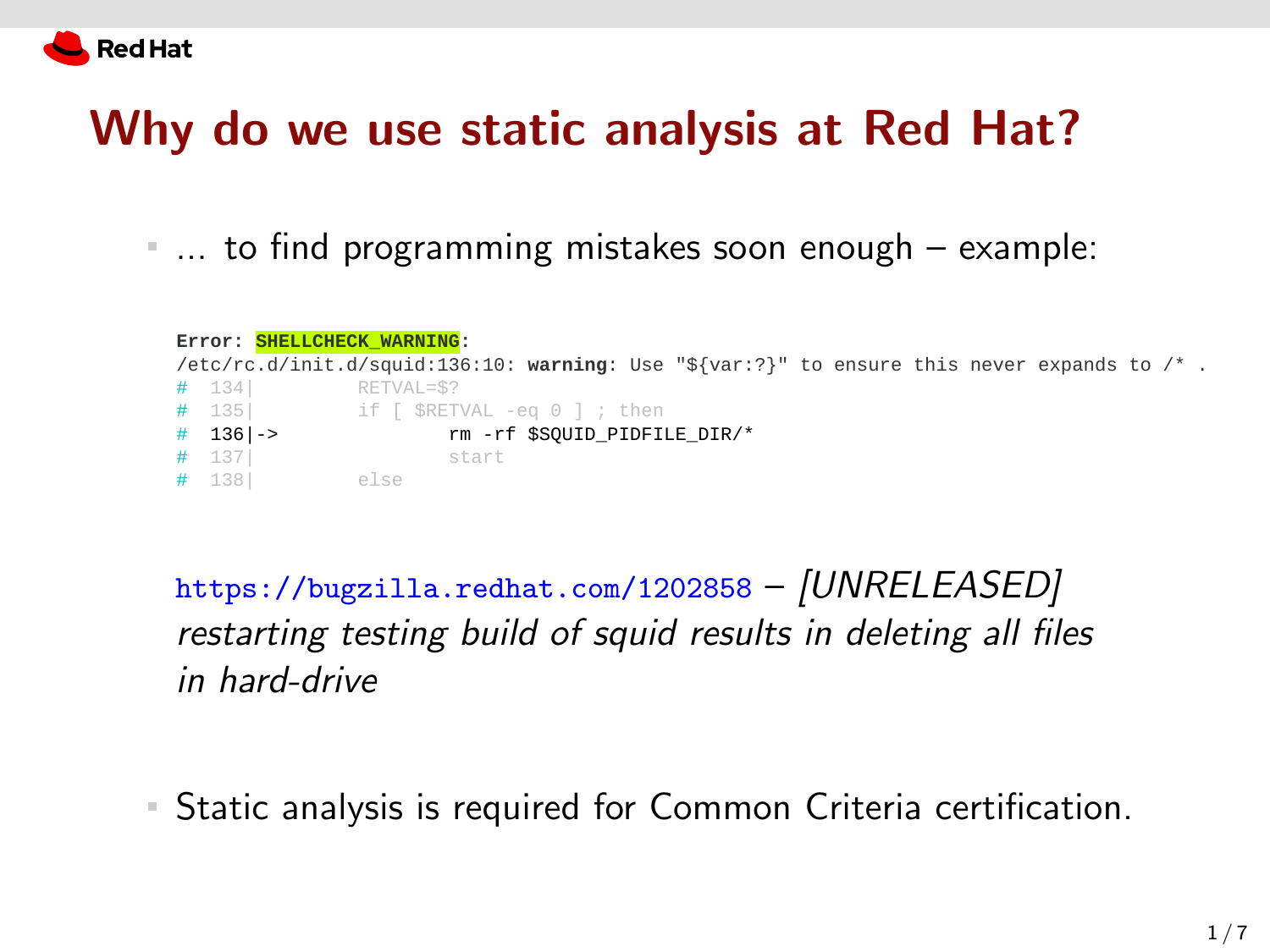

# Static Analysis of a Linux Distribution

- Static analysis of Red Hat Enterprise Linux (RHEL):
	- approx. 300 000 000 lines of code
	- **approx. 370 000 potential bugs**
	- **approx. 3 000 RPM packages**
- Full scan of each major release of RHEL.
- Differential scans of subsequent updates.
- Developers are automatically notified about potential bugs.  $\mathbb{R}^n$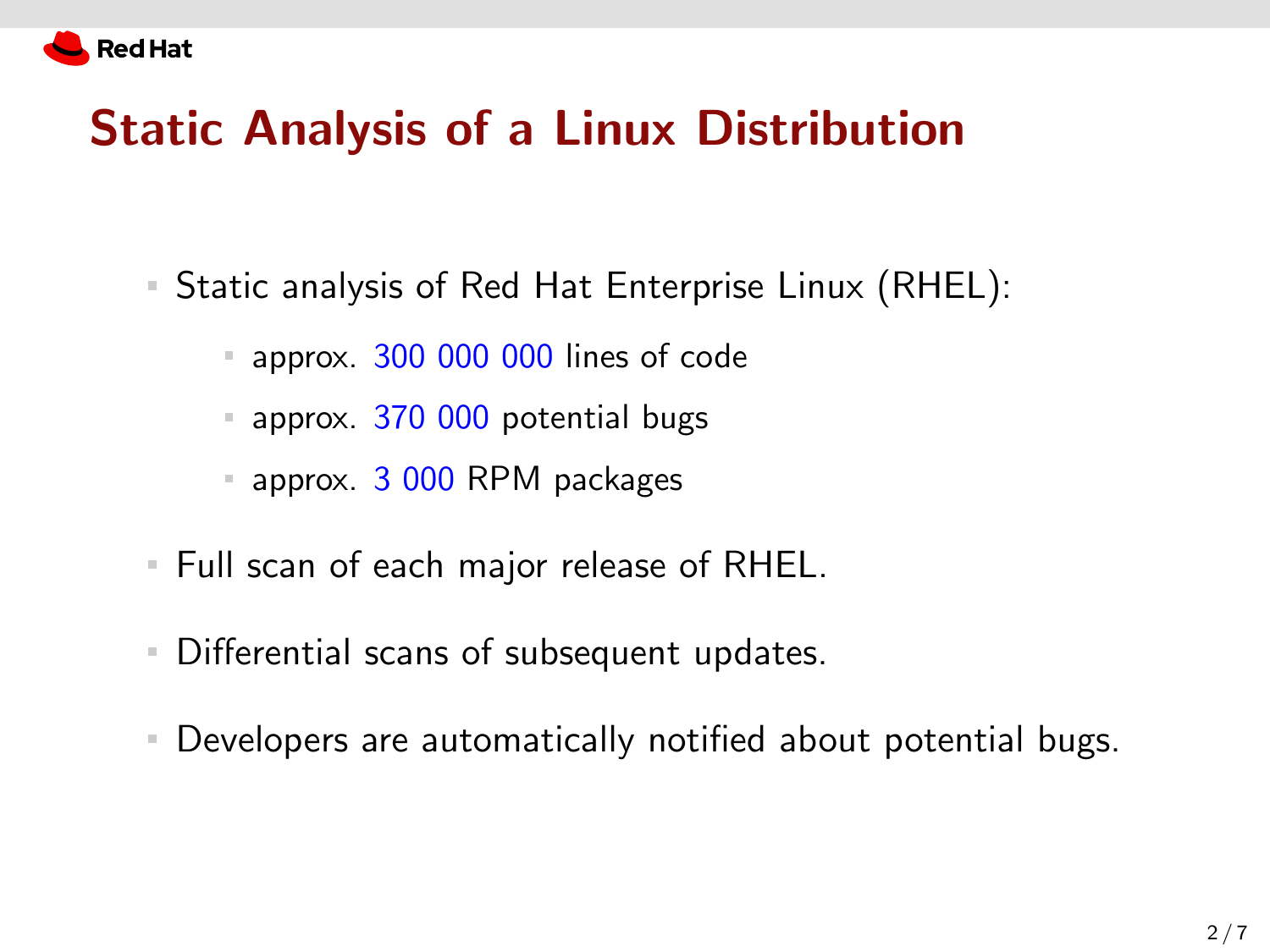

# Is it sufficient to use static analyzers?

- Static analyzers are really fast and flexible.
- But they usually suffer from limited precision.  $\mathbb{R}^n$
- **False positives and false negatives are expected.**
- **This causes human resources to be wasted:** 
	- when reviewing numerous false positives
	- when updating already released products (due to bugs not revealed soon enough).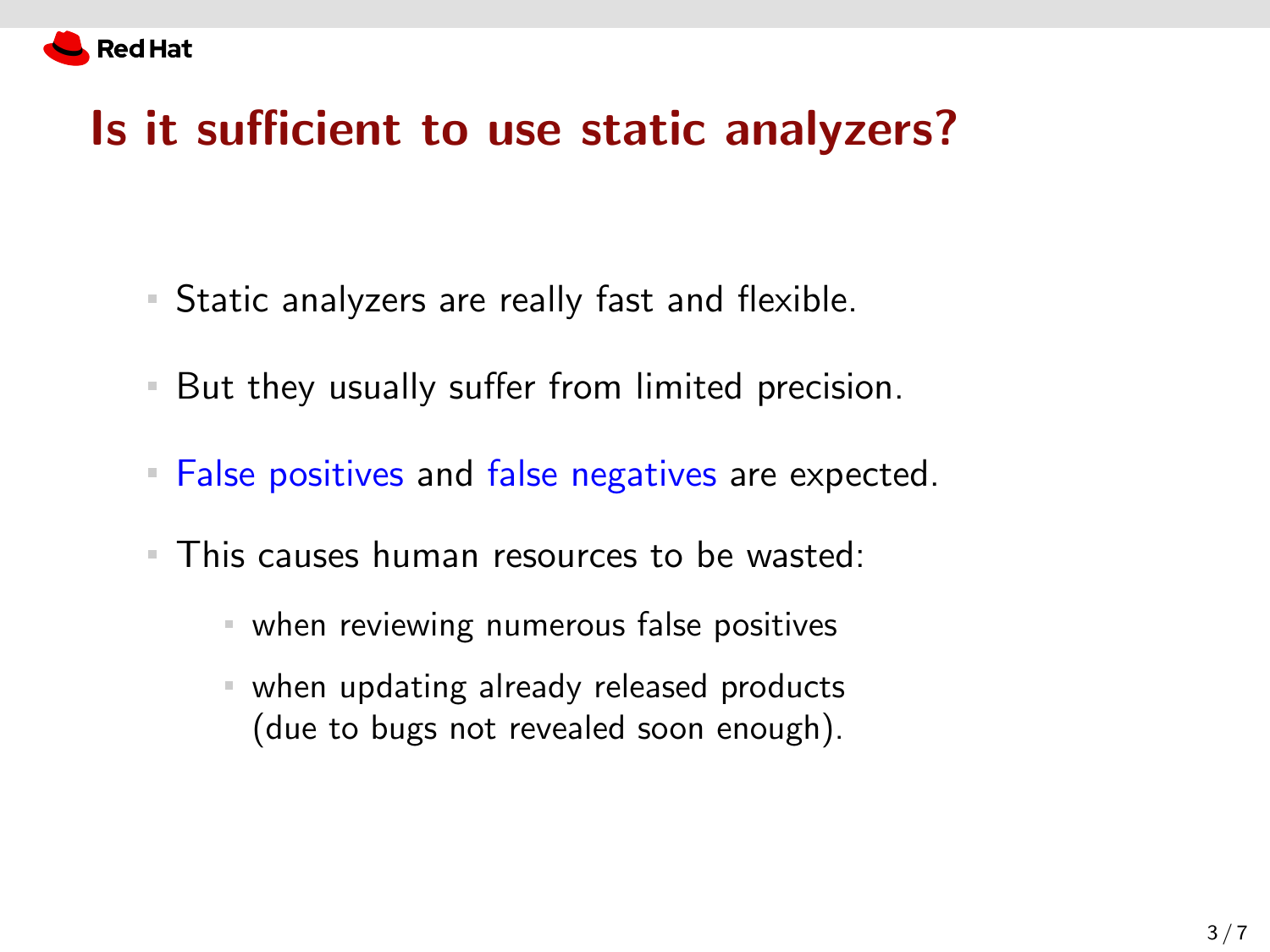

# Let's use formal verification!

Formal verification tools (a.k.a. formal verifiers):

- can guarantee zero false positives/negatives.
- " can prove correctness of programs.
- are developed at Masaryk University:  $\equiv$ 
	- $\blacksquare$  Divine explicit-state model checking
	- Symbiotic instrumentation, slicing and symbolic execution
- attend Competition on Software Verification (SV-COMP):

<https://sv-comp.sosy-lab.org/>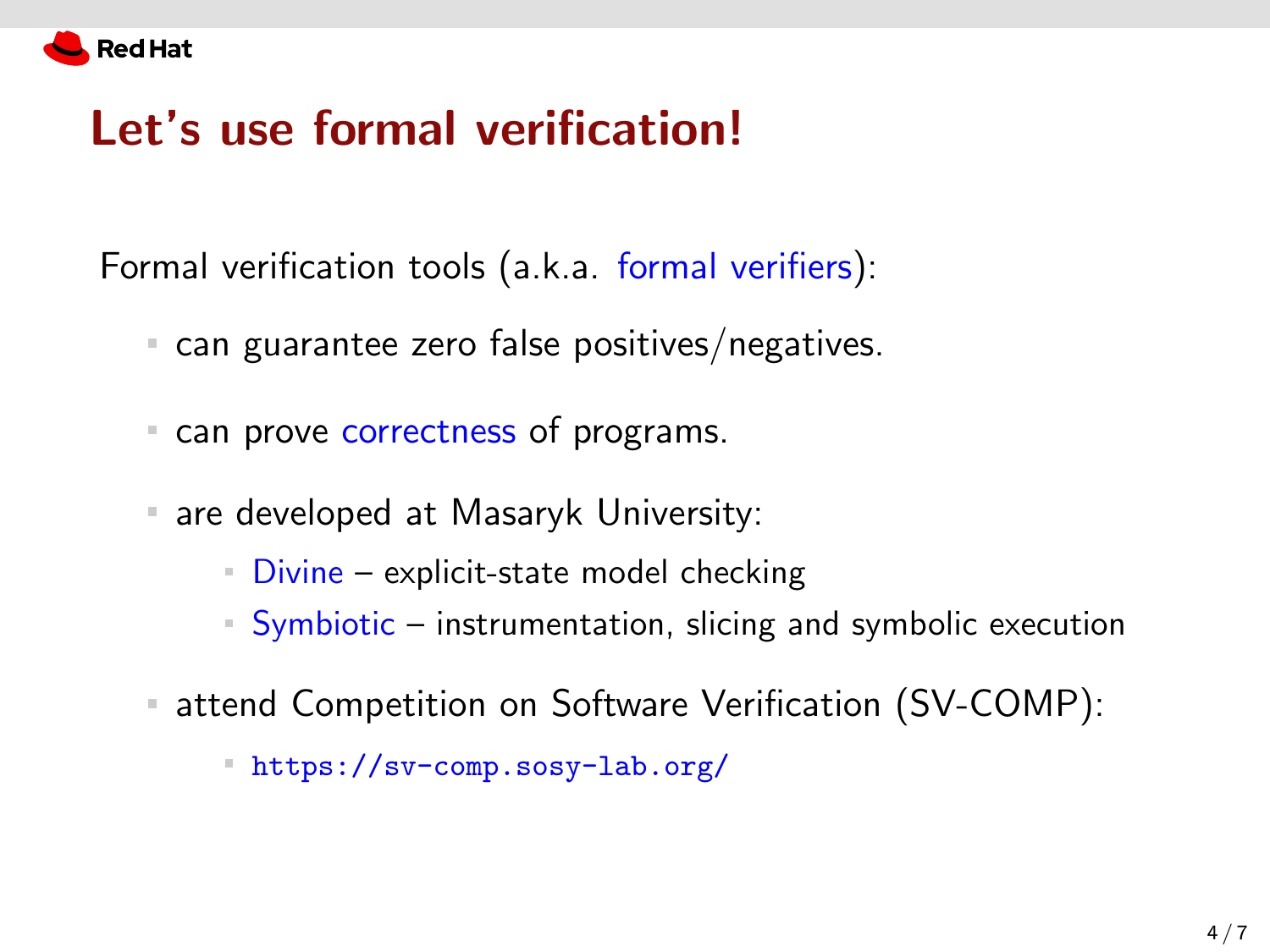

# Challenges with Formal Verifiers

On the other hand, formal verifiers:

- fail to compile (or understand) our code.
- are much more hungry on computational resources.
- do not finish in predictable amount of time.
- do not like libraries and external functions.
- usually expect small isolated programs.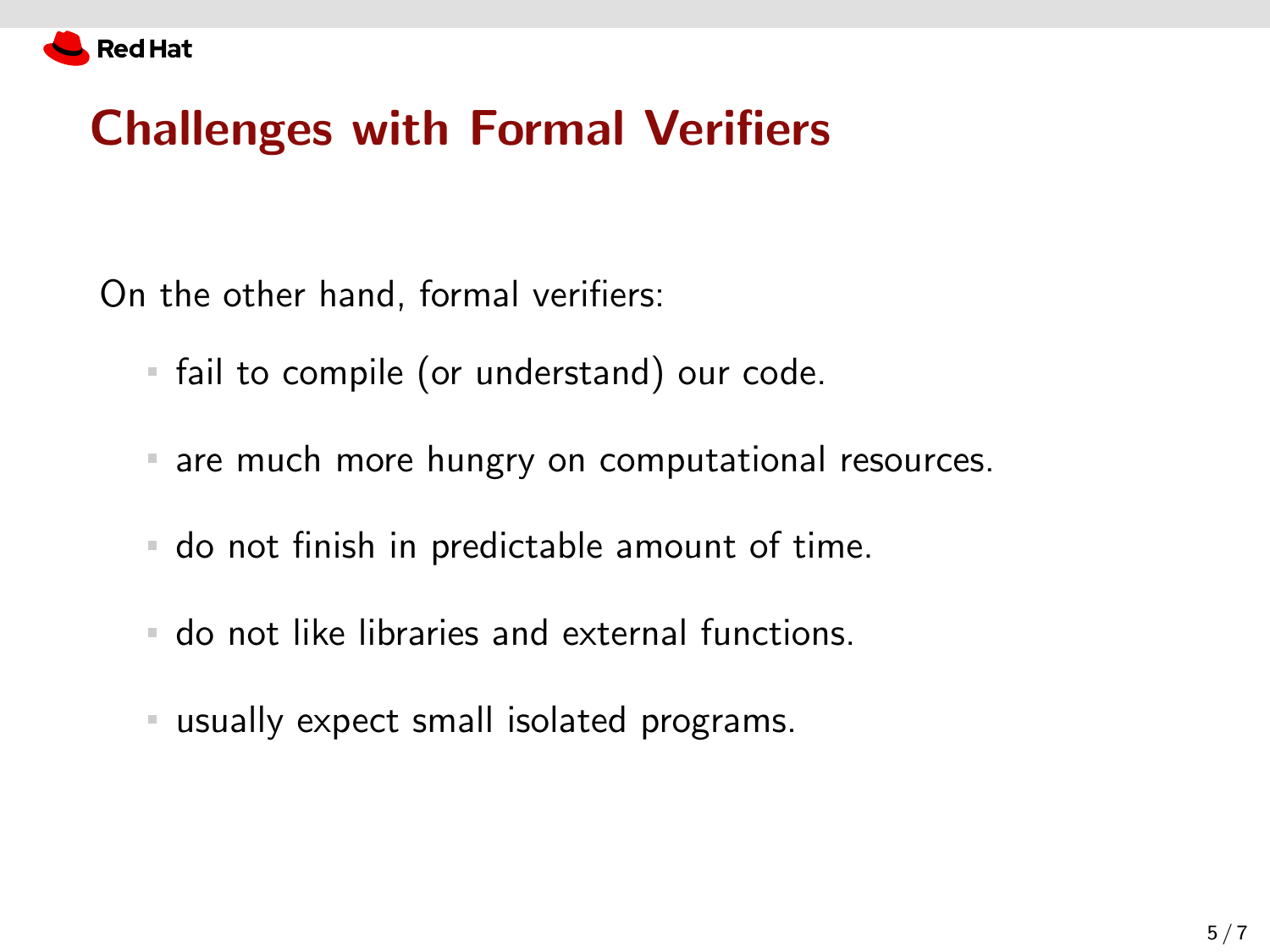

#### Integration of Formal Verifiers

- Symbiotic and Divine are now available as RPM packages: <https://copr.fedorainfracloud.org/coprs/jamartis/symbiotic/> <https://copr.fedorainfracloud.org/coprs/lzaoral/Divine/>
- Symbiotic was extended to report multiple bugs in one run.
- Started to experiment with CBMC for independent comparison.
- Developing output converters for Divine, Symbiotic and CBMC: ш

**Error: SYMBIOTIC\_WARNING:** test-0131.c:122: **error**: memory error: out of bound pointer test-0131.c:143: **note**: from call of traverse() test-0131.c:127: **note**: from call of main()